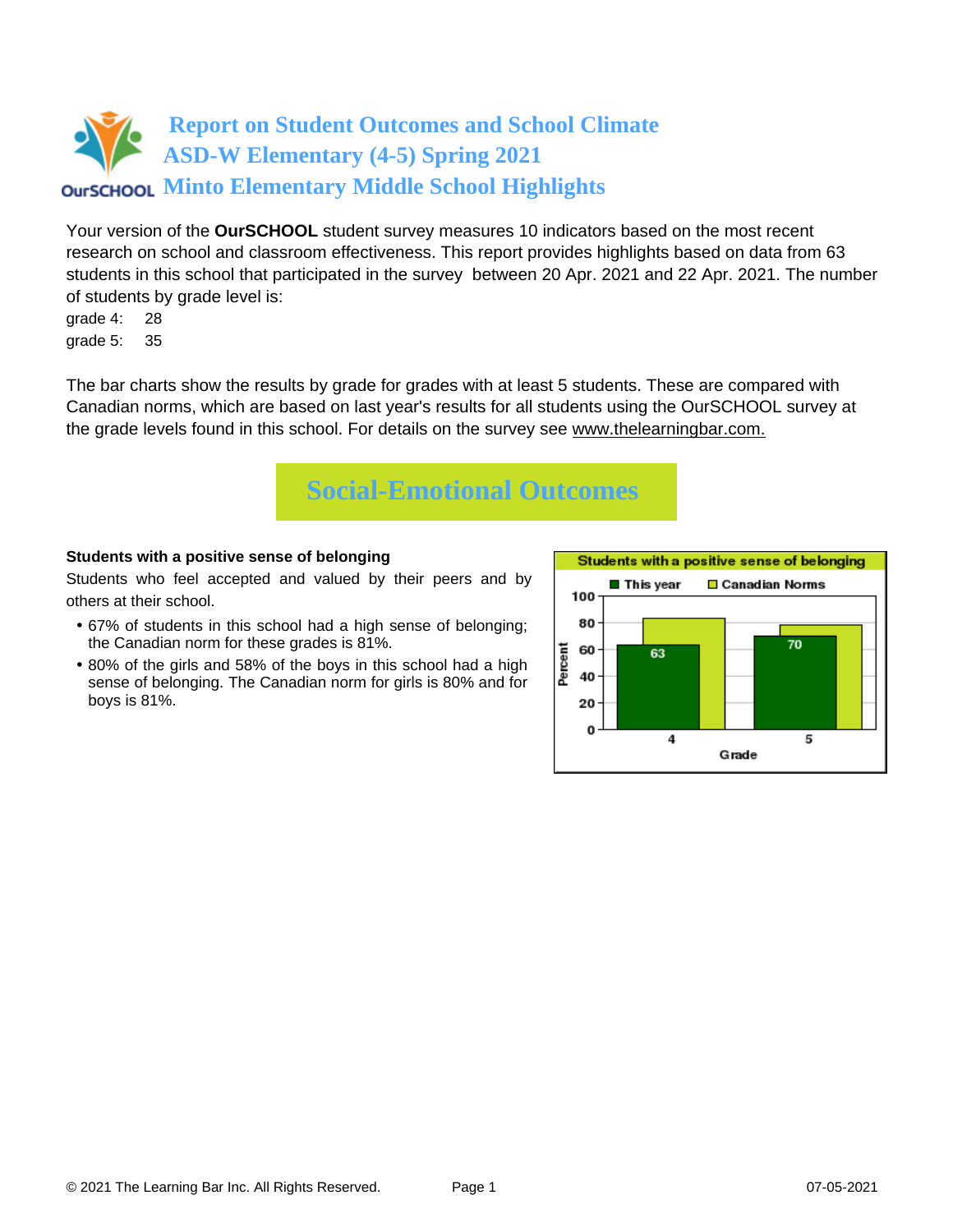## **DRIVERS of Student Outcomes**

### **Rigor**

Students who find the classroom instruction is well-organized, with a clear purpose, and with immediate and appropriate feedback that helps them learn.

- In this school, students rated rigor 8.2 out of 10; the Canadian norm for these grades is 8.4.
- In this school, rigor was rated 8.7 out of 10 by girls and 7.5 out of 10 by boys. The Canadian norm for girls is 8.5 and for boys is 8.3.

### **Bullying and Exclusion**

Students who are subjected to physical, social, or verbal bullying, or are bullied over the internet.

- 38% of students in this school were victims of moderate to severe bullying in the previous month; the Canadian norm for these grades is 30%.
- 30% of the girls and 48% of the boys in this school were victims of moderate to severe bullying in the previous month. The Canadian norm for girls is 27% and for boys is 32%.

### **Feel safe attending this school**

Students who feel safe at school as well as going to and from school.

- 40% of students felt safe attending the school; the Canadian norm for these grades is 65%.
- 56% of the girls and 26% of the boys felt safe attending the school. The Canadian norm for girls is 67% and for boys is 64%.



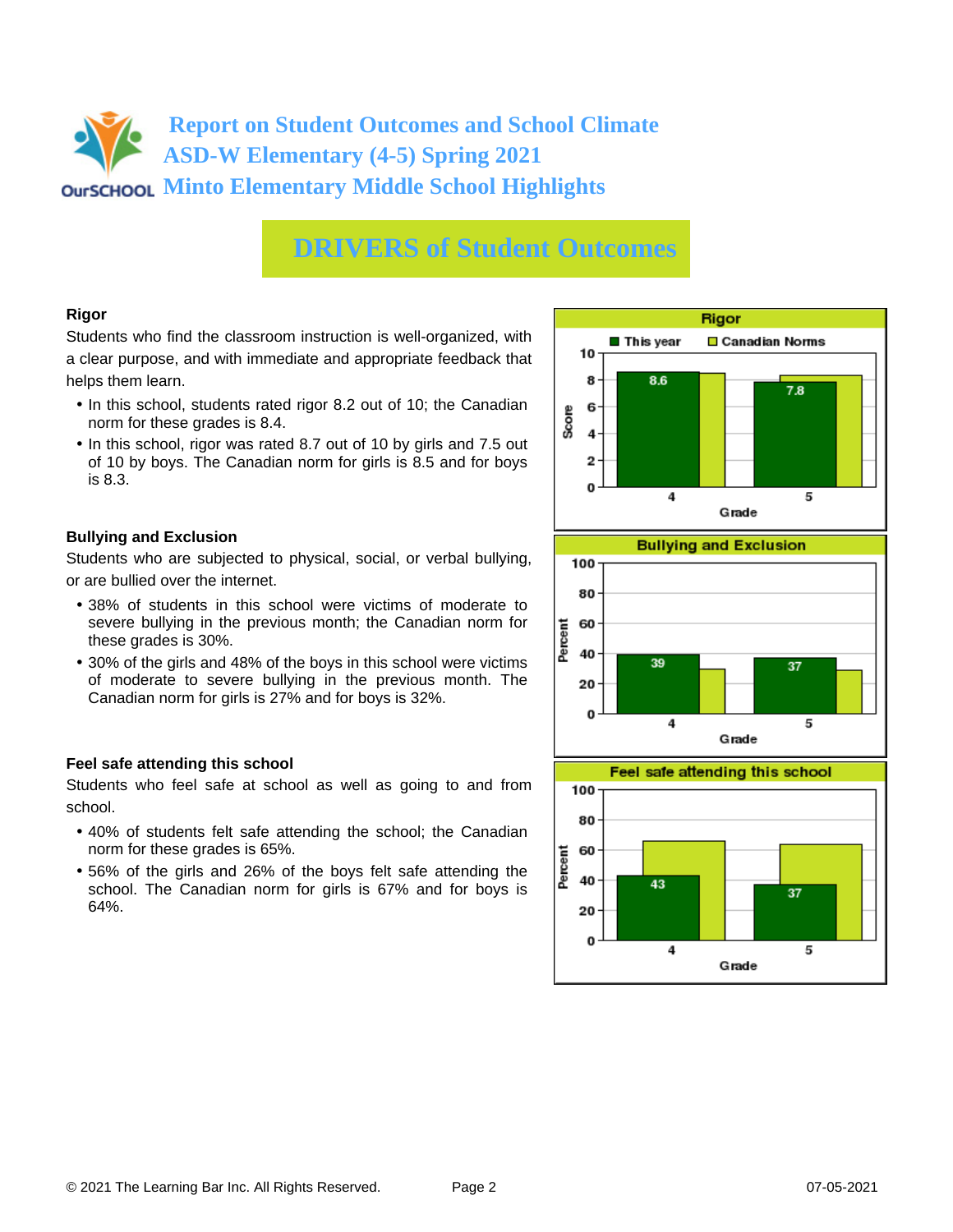## **Demographic Factors**

### **Language spoken at home**

Students are asked to indicate the language they speak most often at home.

- 90% of students in this school speak English at home.
- 0% of students in this school speak French at home.
- 0% of students in this school speak other languages at home.
- 8% of students in this school speak English and French at home.
- 2% of students in this school speak English and another languages at home.
- 0% of students in this school speak French and another languages at home.

#### **Time student has lived in Canada**

Students who were born in Canada.

- 97% of students in this school were born in Canada.
- 100% of the girls and 93% of the boys in this school were born in Canada.





#### **Indigenous Status**

Students who identified as Indigenous, that is, First Nations, Métis, or Inuk.

- 12% of students in this school identified as Indigenous.
- 19% of the girls and 8% of the boys in this school identified as Indigenous.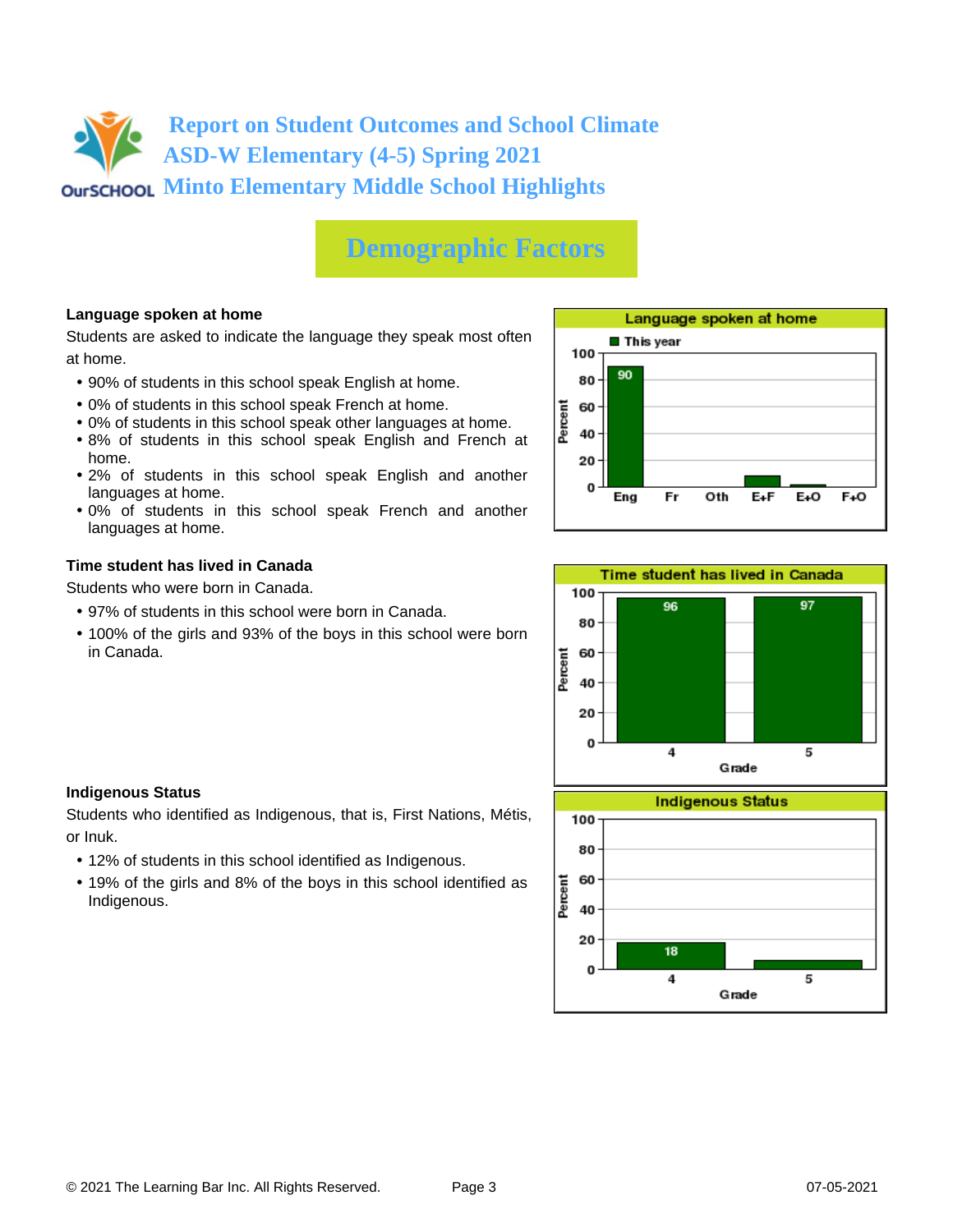

### **Demographic Factors**

#### **Instructional Environment**

The percentage of students learning at home, at school, or a combination of both.

• 83% of students in this school are learning at school. 2% of students in this school are learning at home. 15% of students in this school are learning both at school and at home.

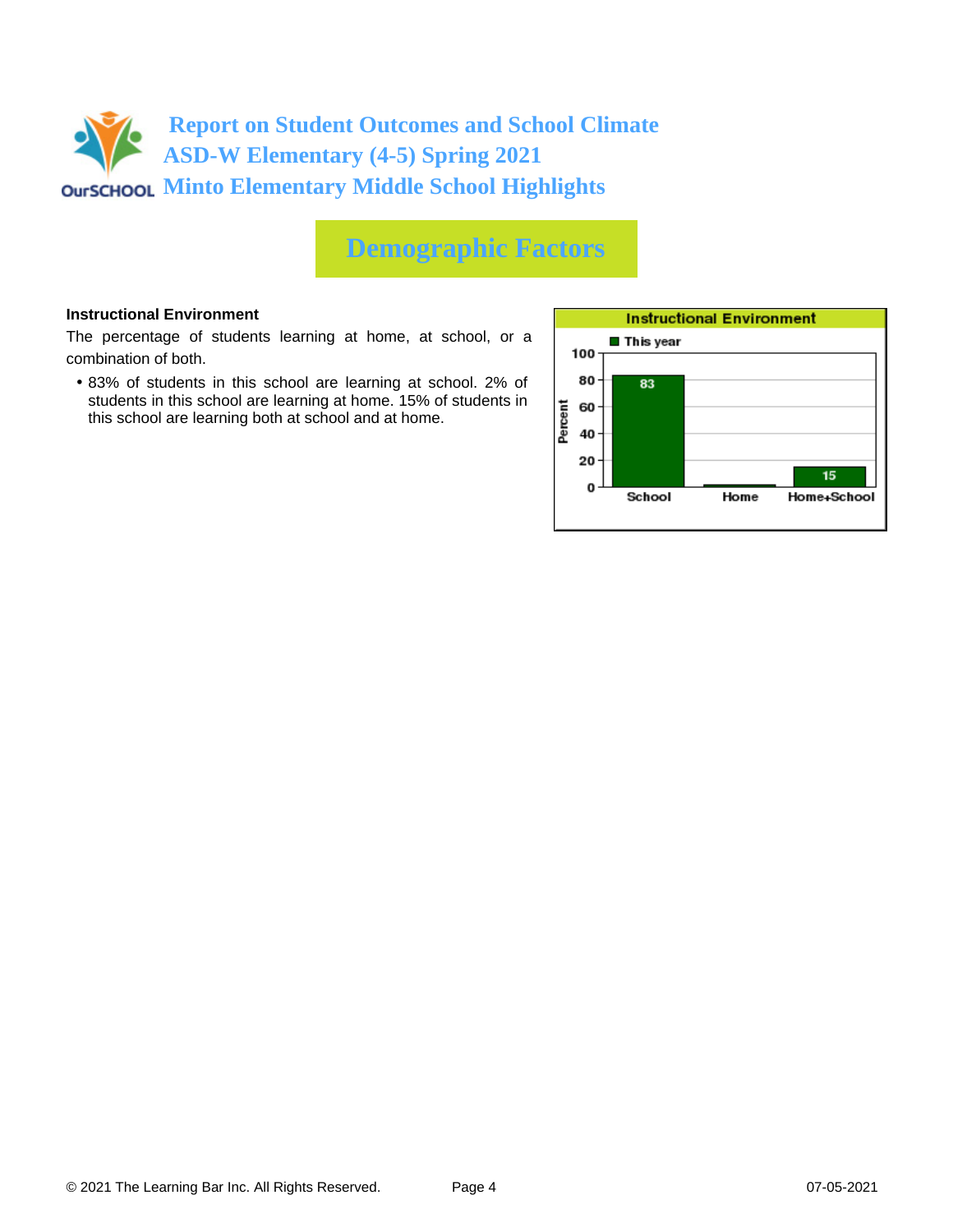

**Custom Measure**

#### **% Enrolled in FSL (NB EECD)**

Enrolled in FSL - NB EECD Custom Question

The percentage of students that indicated they were enrolled in French Immersion.

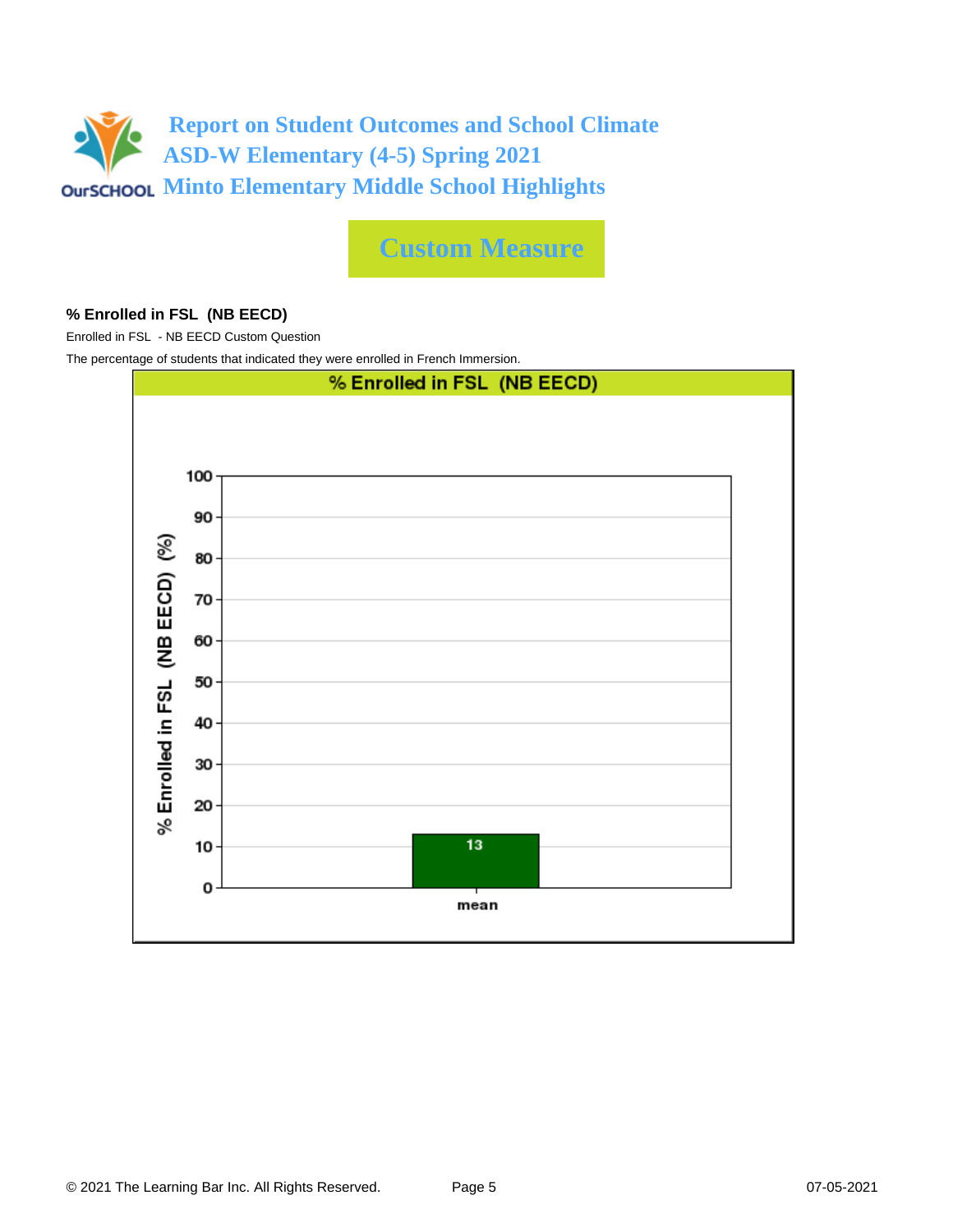# **Multiple Choice Question**

**Students were asked: "My Teacher gives me feedback and helps me set goals for my learning."**

- **Never or Hardly Ever (Never)**
- **About Once a Week (Once)**
- **About 2-3 Times a Week (2to3)**
- **Almost Every Day (Almos)**
- **Every Day (Daily)**